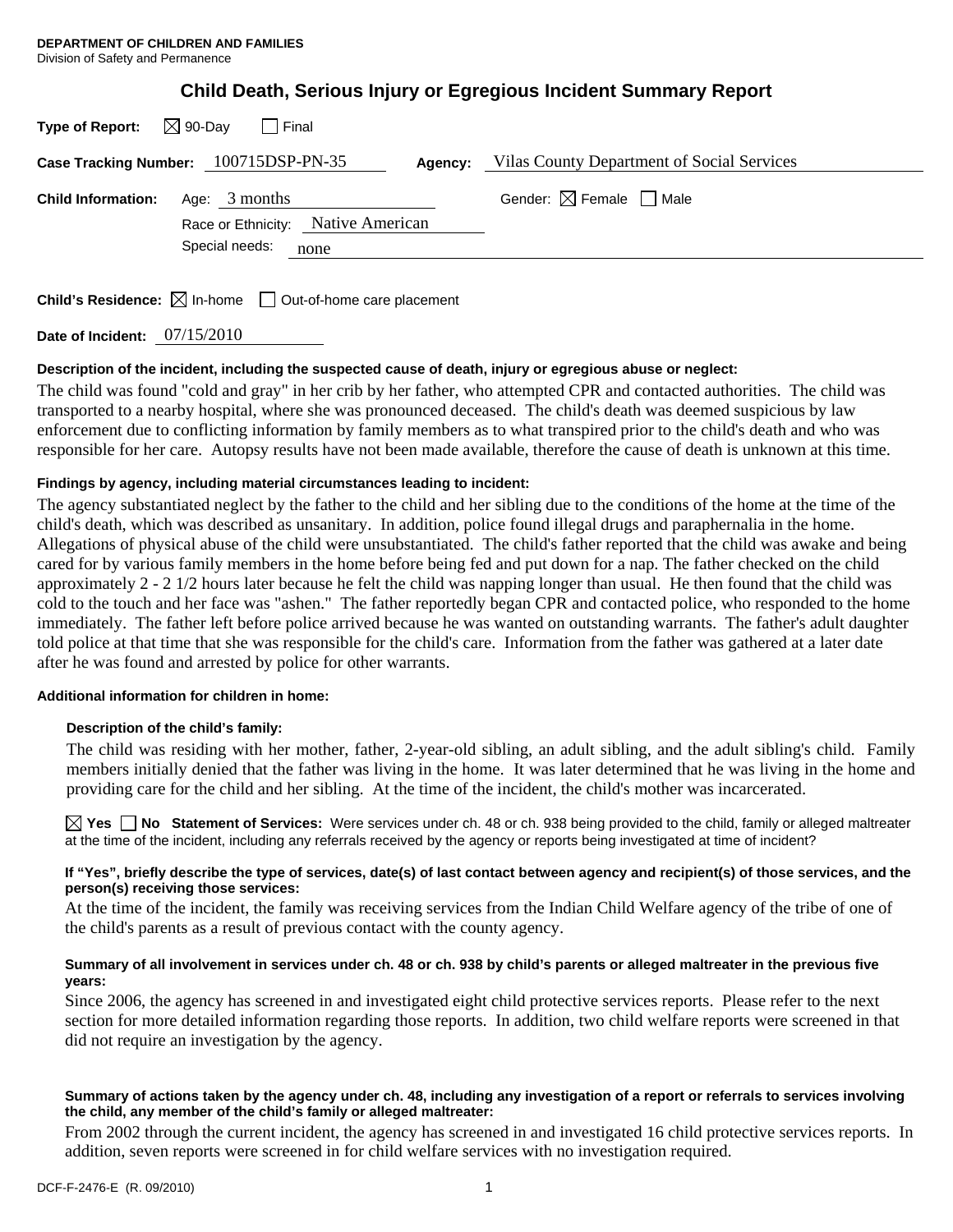In 2002, the agency received and investigated four separate reports alleging physical abuse to four of the child's siblings by the parents. Two of the reports were unsubstantiated and two had findings of "Likely to Occur," a finding that is no longer used in Wisconsin. Two additional non-CPS reports were received and services were offered to the family by the Indian Child Welfare (ICW) agency of the parent's tribe.

In 2003, the agency received two reports of neglect by the parents. One report was substantiated and resulted in the removal of all six children from their parents' care. Since that time, the ICW agency has provided services to the family and the children have remained in out-of-home care. In addition, a report of maltreatment to one of the child's siblings by an unrelated person was received. That allegation was unsubstantiated after investigation.

In 2004, an allegation of physical abuse of one of the child's siblings by a relative caregiver was received. The allegation was unsubstantiated after investigation.

In 2006, physical abuse to one of the child's siblings by a relative caregiver was alleged. The allegation was unsubstantiated, but the county and tribe continued to provide services to the family, as the family's case had been open since 2003.

In 2007, an allegation of maltreatment to one of the child's siblings by a relative was investigated and found to be unsubstantiated. The county agency closed the family's case, as the family was receiving services from the ICW agency. In 2008, physical abuse to another sibling by a different relative caregiver was alleged. This allegation was unsubstantiated and the county closed the family's case, as services were being provided by the tribe's ICW agency.

In 2009, an allegation of maltreatment of one of the child's siblings by an unrelated adult was received. That allegation was unsubstantiated, but the agency continued to provide non-CPS services to that child as the child had already been receiving services prior to the allegation.

In 2010, four reports of alleged maltreatment were received, including the report of the current incident. In April 2010, neglect of the child was alleged and found to be substantiated. The county agency closed the family's case after investigation, as the tribe was providing services to the family. In May 2010, two separate reports of maltreatment to two of the child's siblings by relatives were received. The allegation of maltreatment to one child was substantiated, while the allegation regarding the other child was unsubstantiated after investigation. The county agency again closed the family's case because the tribe was providing services to the family.

### **Summary of any investigation conducted under ch. 48 or ch. 938 and any services provided to the family since the date of the incident:**

The agency screened in and investigated the report pertaining to the child's death. As a result of the investigation neglect was substantiated, but not believed to be the cause of the child's death. Physical abuse to the child was found to be unsubstantiated. The family is receiving services through the tribe and the county agency's case is closed.

## **Additional information for children in out-of-home (OHC) placement at time of incident:**

# **Description of the OHC placement and basis for decision to place child there:**

N/A

# **Description of all other persons residing in the OHC placement home:**

N/A

**Licensing history:** Including type of license, duration of license, summary of any violations by licensee or an employee of licensee that constitutes a substantial failure to protect and promote the welfare of the child. N/A

# **\* Summary of actions taken by agency in response to the incident:**

The agency screened in and investigated the report pertaining to the child's death. The agency worked with the tribal Indian Child Welfare worker and tribal police in conducting the investigation. The agency substantiated neglect, although this is not believed to have caused the child's death. The cause of death remains unknown at this time. The child's sibling and cousin were found to be unsafe in the home. Services are being provided to the family through the tribe and the county agency's case is closed.

## **\*Summary of policy or practice changes to address identified issues:**

Pending - an on-site review will be conducted.

## **\*Recommendations for further changes in policies, practices, rules or statutes needed to address identified issues:**